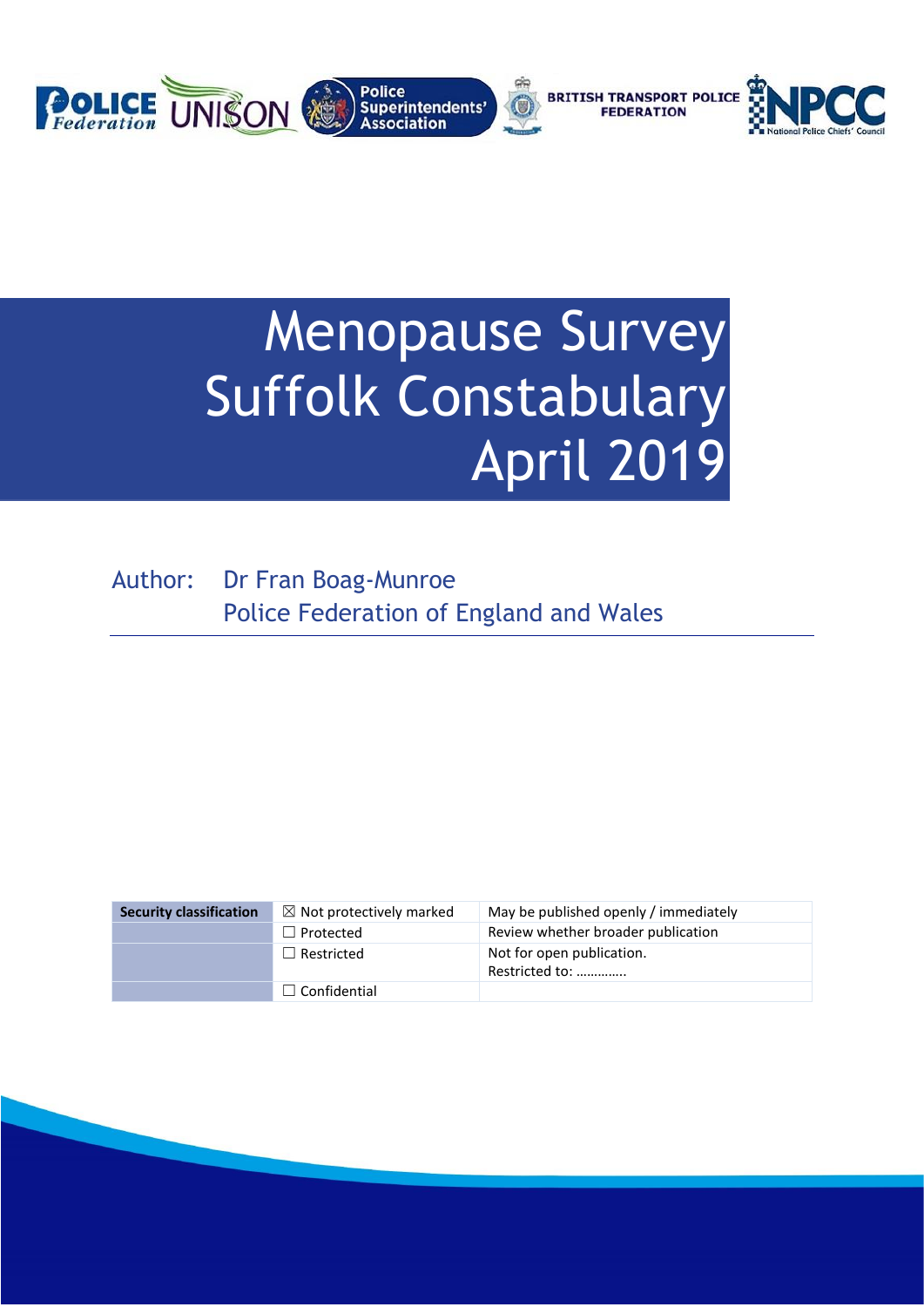## **Contents**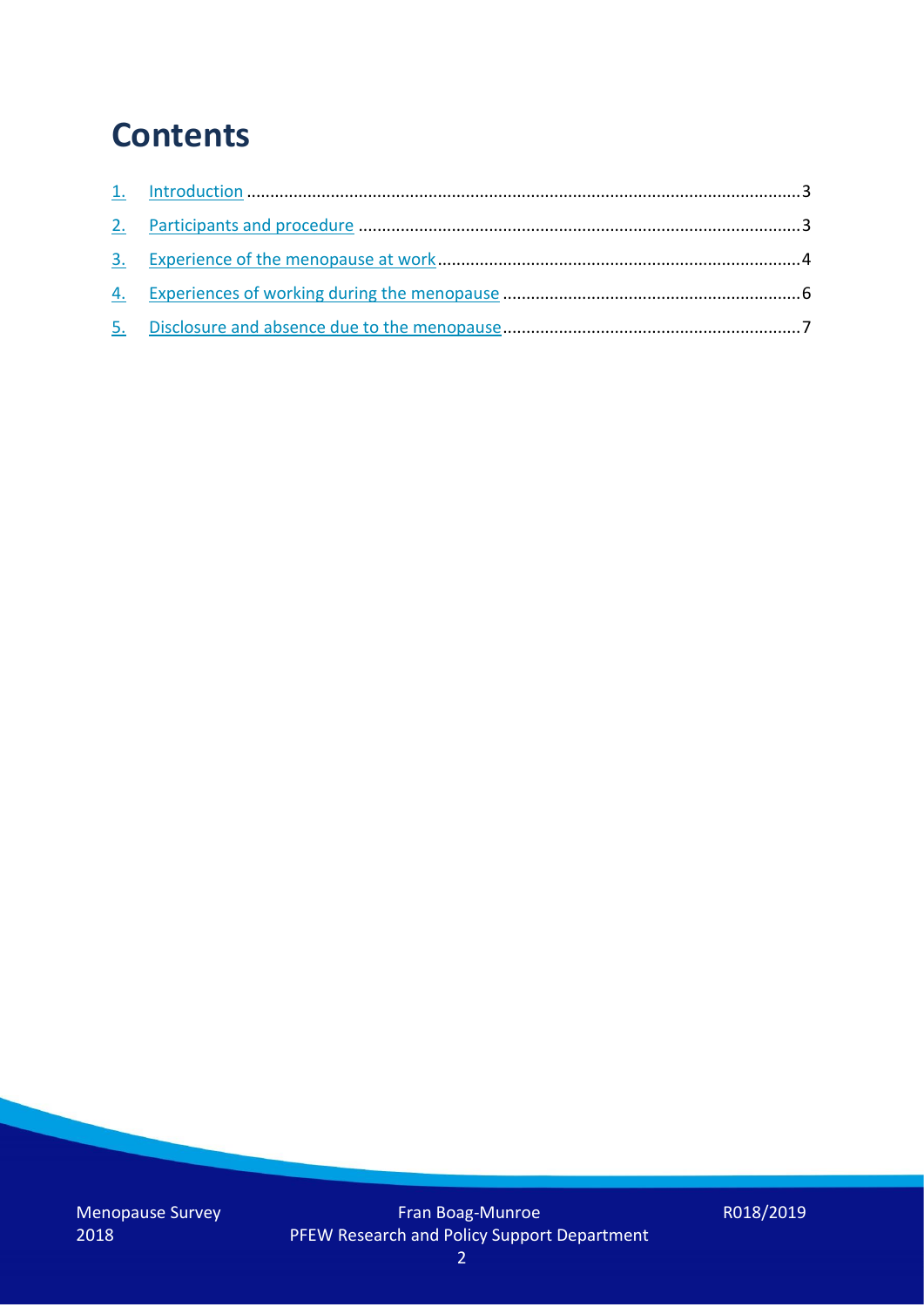# **1. Introduction**

The Menopause Survey was the first of its kind to examine the experiences and awareness of the menopause amongst police officers and police staff at a national level in England and Wales. In particular, it looked at the experiences of individuals who have either gone through or are going through the menopause, as well as the experiences and awareness of managers and supervisors in terms of supporting individuals who are going through the menopause.

This report provides an overview of some of the key findings from the survey for Suffolk Constabulary.

### **2. Participants and procedure**

Overall 119 responses were received from respondents in Suffolk Constabulary. 34% of responses were from police officers and 66% were from police staff.

83 respondents completed questions about their experiences of the menopause at work. 34 respondents answered questions relevant to line managers and supervisors (there was an overlap of 14 respondents who completed both sets of questions). A further 16 responses were received from other respondents within Suffolk Constabulary (i.e. respondents without personal experience of the menopause or managerial responsibilities.

This report only provides a summary of responses to questions about the experience of the menopause at work. Due to the smaller number of respondents who answered questions relevant to line managers or questions relevant to individuals who do not have personal experience of the menopause, these responses have not been reported below, however they have been included within the national statistics.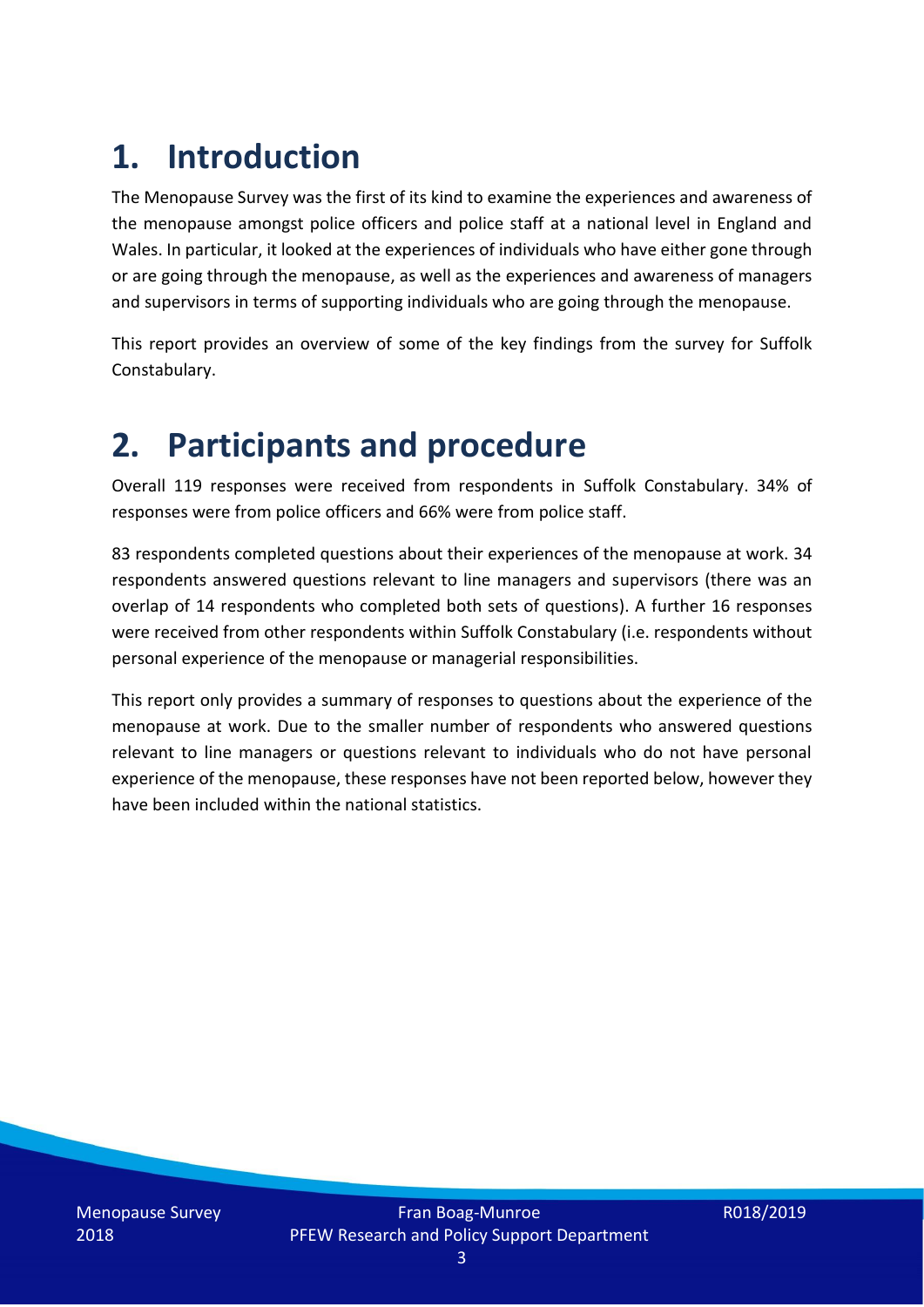### **3. Experience of the menopause at work**

67% of respondents in Suffolk Constabulary said that symptoms of the menopause were either moderately or extremely problematic. This is lower than the national average, where 76% of respondents reported that symptoms of the menopause were moderately or extremely problematic.



Respondents were asked about the aspects of their working environment that made coping with symptoms of the menopause moderately or extremely difficult. The proportion of respondents in Suffolk Constabulary who reported that these aspects of their working environment made coping moderately or extremely difficult are presented in Table 1 below, along with the corresponding proportions for the country as a whole.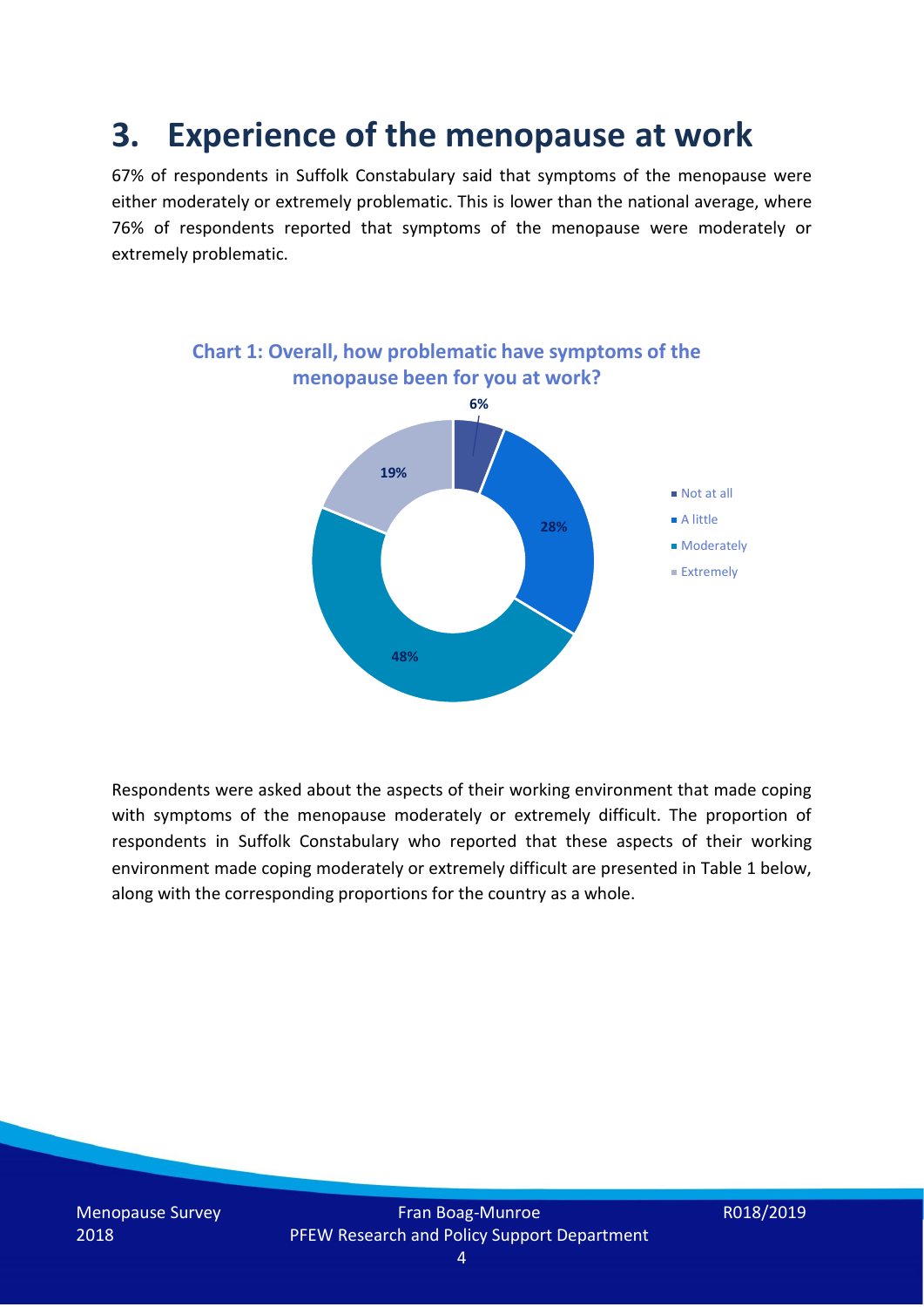Table 1: Aspects of the working environment (where applicable) that made coping with symptoms of the menopause moderately or extremely difficult

|                                   | <b>Suffolk Constabulary</b> | <b>National Sample</b> |
|-----------------------------------|-----------------------------|------------------------|
| <b>Recalling detailed</b>         | 32%                         | 50%                    |
| information                       |                             |                        |
| <b>Having to work shifts</b>      | 28%                         | 33%                    |
| <b>Having fixed working hours</b> | 15%                         | 20%                    |
| The temperature of your           | 61%                         | 61%                    |
| working environment               |                             |                        |
| Inadequate opportunity to         | 57%                         | 57%                    |
| control ventilation in your       |                             |                        |
| working environment               |                             |                        |
| Inadequate access to toilet       | 12%                         | 16%                    |
| <b>facilities</b>                 |                             |                        |
| <b>Shared offices/workspaces</b>  | 16%                         | 27%                    |
| The physical demands of           | 16%                         | 26%                    |
| the job                           |                             |                        |
| The design of uniforms            | 28%                         | 23%                    |
| The pressure of tight             | 26%                         | 32%                    |
| deadlines                         |                             |                        |
| <b>Your workload</b>              | 30%                         | 38%                    |
| <b>Not being office-based</b>     | 4%                          | 9%                     |
| <b>Having to make difficult</b>   | 21%                         | 26%                    |
| decisions within your job         |                             |                        |
| <b>Having to attend formal</b>    | 12%                         | 18%                    |
| meetings                          |                             |                        |
| <b>Having to maintain your</b>    | 24%                         | 18%                    |
| position for long periods         |                             |                        |
| without relief                    |                             |                        |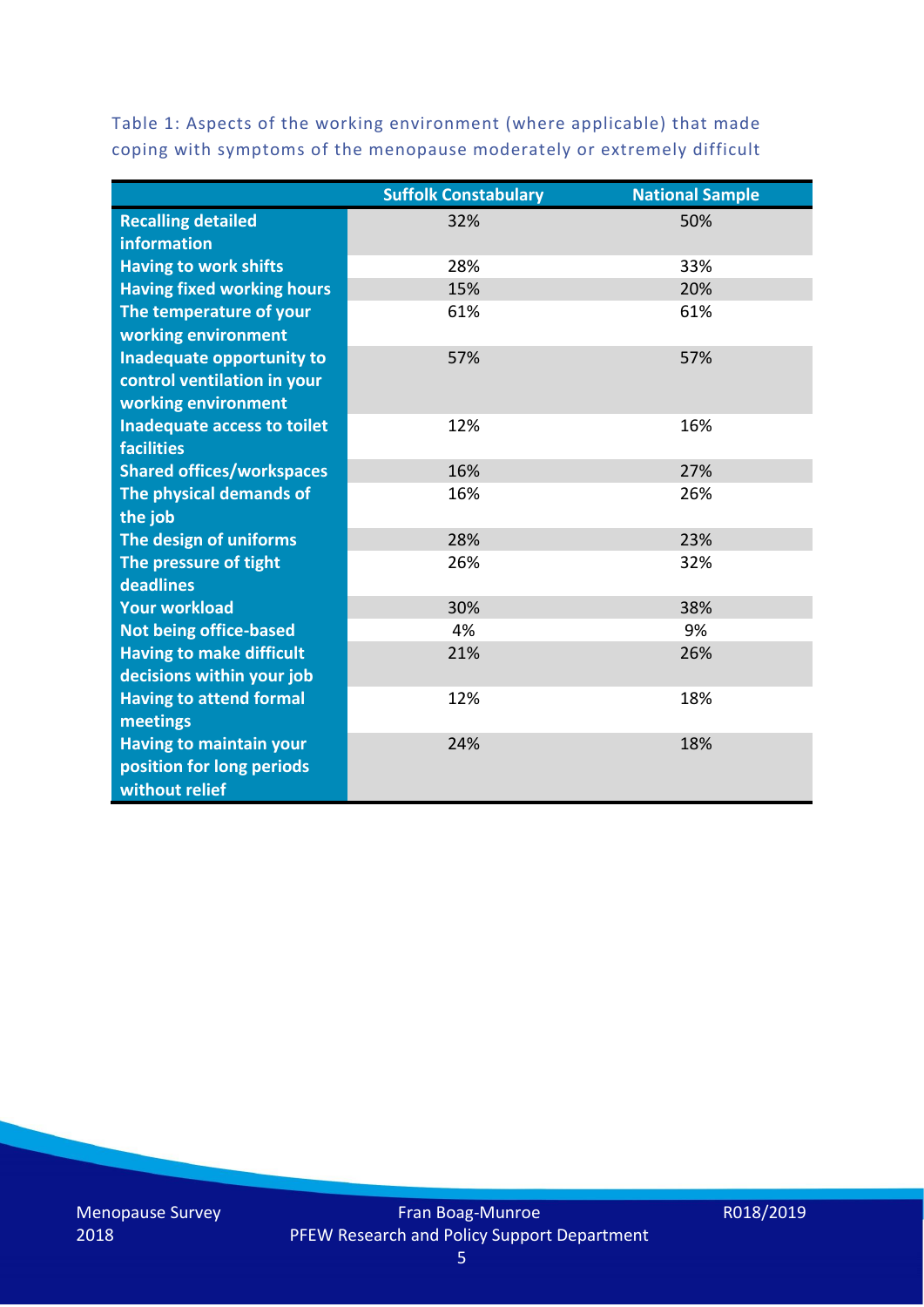## **4. Experiences of working during the**

### **menopause**

37% of respondents in Suffolk Constabulary said that they felt that their job performance had been negatively affected by the menopause. This is lower than the national sample, where 46% felt that their job performance had been negatively affected by the menopause.

13% of respondents felt that the menopause had negatively affected their manager's and colleagues' views on their competence at work. Within the national sample, 21% of respondents who had either gone through or were going through the menopause felt this way.

13% of respondents in Suffolk Constabulary said that they had considered leaving because they have found it difficult to deal with the menopause at work. This is lower than the national average, where 20% of respondents said that they had considered leaving as a result of the menopause.



#### **Chart 2: Experiences of work as a result of the menopause**